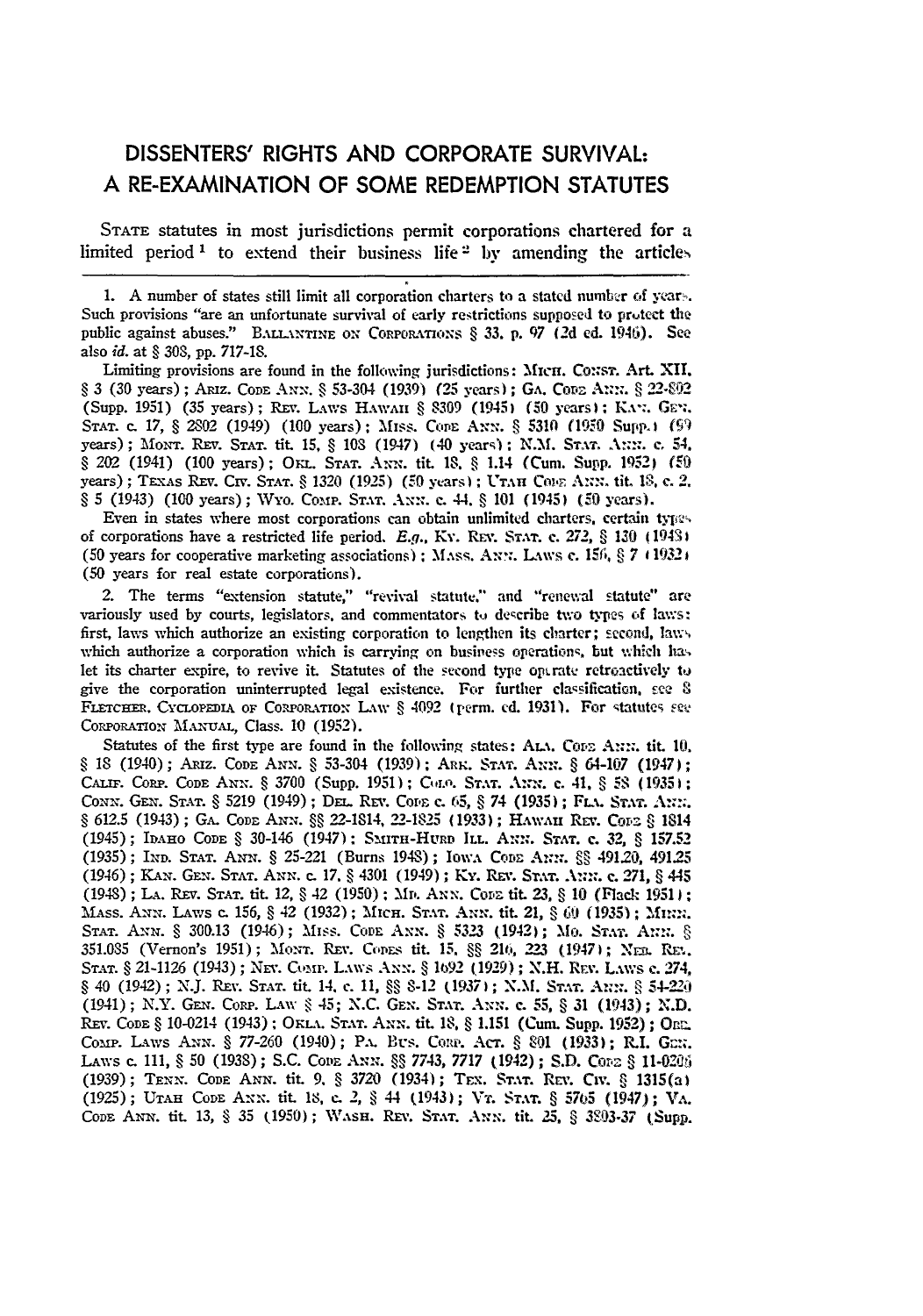of incorporation.3 These statutes 4 reflect legislative recognition of the value of long-term corporate existence.5 Before the enactment of extension provisions, corporations about to expire could dissolve and re-incorporate.<sup>0</sup>

1940) ; W. **VA. CODE ANN.** § 3017 (1949) **.** Wis. **STAT.** C. 180, § **50** (1951) ; WYO. Coup, STAT. **ANY. c.** 44 § **101** (1945).

Statutes of the second type are found in the following states: Ariz. Laws 1951, c. 89, § **1; CkLIF.** CoR. CODE **ANN.** § 3700 (Supp. 1951); COLO. **STAT. ANN.** *c.* 41, § 58 (1935) ; **DEL.. REV.** CODE c. 65, § 74 (1935) **; GA.** CODE **ANN.** § 611-2 (1933) **;** KAN. **GEN. STAT.** ANN. C. **17,** § 4301 (1949); **Ky.** Laws 1952, S.B. 84; LA. REV. STAT. **tit.** *12,* § 42 (1950); **MICH. STAT. ANN.** tit. 21, § 61 (1935); Minn. Laws 1945, c. 201; Miss Laws 1950, c. **308** *§§* 3, 4; **MONT. REV. CODES** tit. 15, § **216** (1947); **NEB.** REV. **STAT.** § 21-1126 (1943); NEV. CouP. LAWS ANN. § 1692 (1929), amended, Nev. Laws 1937, c. 5; N.J. REv. **STAT.** tit. 14, c. 11, § 11 (1937); N.M. **STAT. ANN.** § 54-222 (1941); N.Y. GEN. CORP. LAW § 49; N.C. GEN. STAT. ANN. c. 55, § 32 (1943); N.D. REV. CODE § 10-0217 (1943); **OKLA. STAT. ANN.** tit. 18, § 1.172 (Cum. Supp. 1952); ORE. Coup. **LAWS ANN.** § **77-249** (1940); S.C. **CODE ANN.** § 7743 (1942); S.D. Laws 1950, c. 1; Tx. **STAT.** REV. Civ. § 1315 (1925) ; VA. **CODE ANN.** tit. 13, § *77* (1950). See also *Revival of Corporate Life After Expiration of Corporate Charter* in **REPORT** OF N.Y. LAW REVISION Comm. 365-408 (1943).

Some states distinguish between renewals of the corporate charter, which lead to another limited period of existence, and amendments, which result in authority for perpetual life. See, *e.g.,* IOWA CODE **ANN.** §§ 49120, 491.25 (1946). See also note 30 *infra.*

The few states which permit only perpetual incorporations today generally make provision for extension of existing limited corporations. *E.g.,* **CALIF.** CoRP. CODE *ANN.* § 301 (1947).

In this note, the term "extension statute" will be used to refer to both types of laws, since the practical effect on stockholders is the same in either situation.

Corporations which have reached the end of their chartered life are considered dissolved as a matter of law. In a number of states, however, statutes give such corporations certain powers, such as the power to sue and be sued, and authority to wind up the corporate affairs. *E.g.*, N.Y. GEN. CORP. LAW § 29. See BALLANTINE ON CORPORA-*TIONS* § 33 **(2d** ed. 1946). Some courts have held that corporations continuing to exercise corporate powers after charter termination are *de facto* corporations. Brady v. **Del.** Mut. Life Ins. Co., 2 Del. 237, 45 Atl. 345 (1899) ; Hall v. Kimsey, 48 Ga. App. 605, 173 **S.E.** 437 (1934). The authority of such corporations can only be questioned by the state. 8 FLETCHER, **CYCLOPEDIA** OF CORPORATION LAW §§ 3842-3843. (perm. ed. 1931).

3. Usually a majority of stockholders must authorize extension. See, e.g., N.Y. GEN. CORP. LAW § 45. Some statutes require a 34 vote of stockholders. E.g., ARIZ. CODE § 53-304 (1939). Others require a **%** vote. *E.g.,* Micu. **STAT. ANN.** tit. 21, § 60 (1935). In a few states the extension may be effected **by** vote of the board of directors. E.g., N.D. REV. **CODE** § 10-0214 (1943). See 8 **FLETCHER, CYCLOPEDIA OF CORPORATION** LAW *§* 4097 (perm. ed. 1931).

4. See note 2 *supra.*

**5.** Early corporate charters were limited because of public distrust of the corporate device. See BERLE & MEANS, MODERN CORPORATIONS AND PRIVATE PROPERTY 130-3 (1932). But 19th century technological developments required increasingly large investments in fixed assets for successful industrial survival. Thus relative permanence of business enterprises became a virtual necessity.

6. Reincorporation was assured only under general incorporation statutes. if all shareholders in the old corporation desired to reinvest, the corporation still might have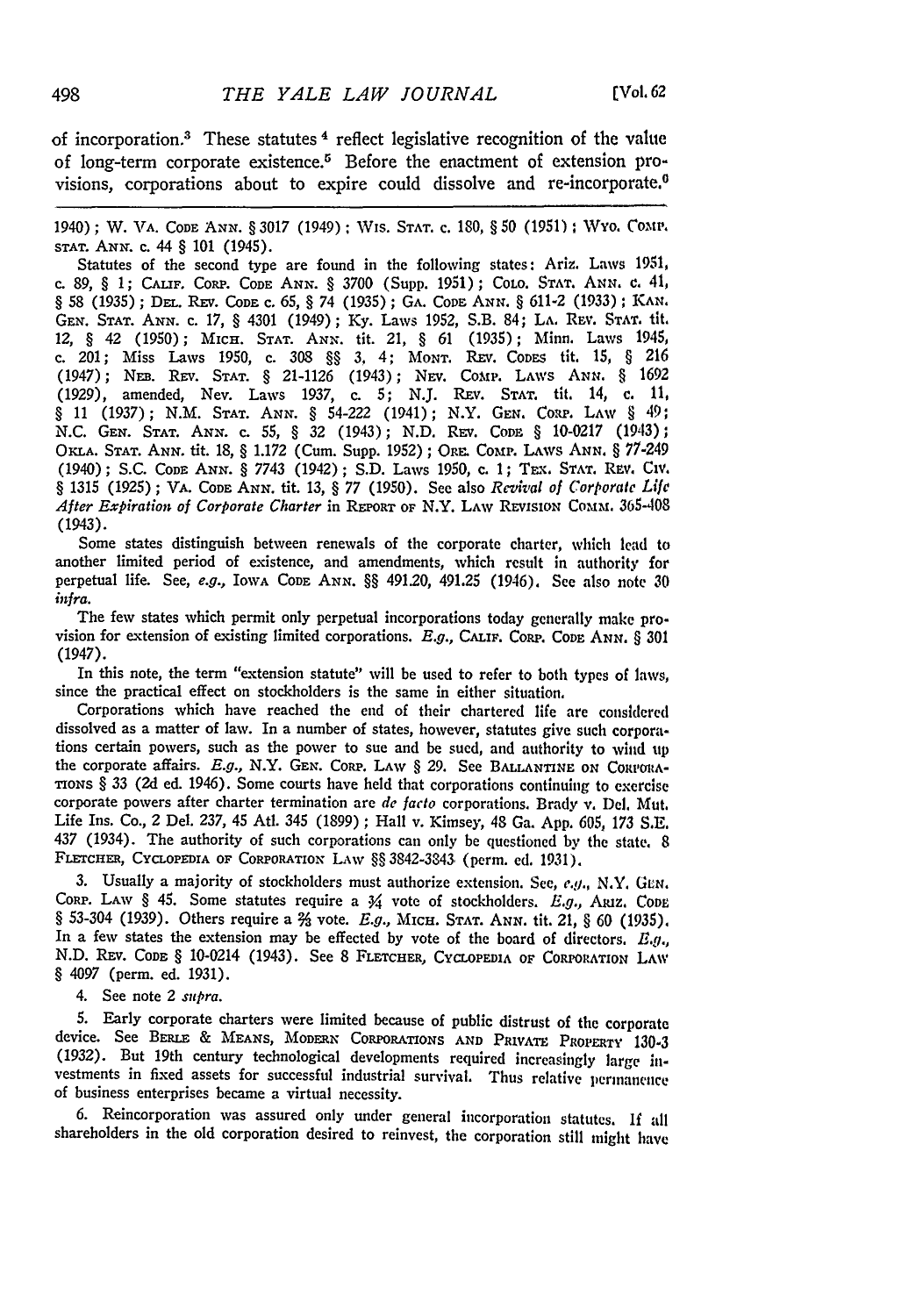But to maintain assets unimpaired, all stockholders had to reinvest. If some stockholders objected, the enterprise was forced either to obtain new investment, curtail operations, or cease business entirely. Extension statutes, on the other hand, allow charter renewal without impairment of capital whenever a required number of stockholders approve,<sup>7</sup> despite the objections of a dissenting minority.

Several states also provide that minority stockholders who oppose extension may withdraw from the corporation and have their shares **redeemed.8** This procedure **9** may be particularly advantageous **for** shareholders in closely-

faced the problem of retaining its old and perhaps valuable name. Some statutes provide no safeguards to prevent another firm from usurping the name in the hiatu; between dissolution and reincorporation. 6 FLETCHER, CYCLOPEDIA OF CORFORATION LAW § 2416 (rev. ed. 1950).

**7.** See note 3 *supra.*

8. IDAHO CODE § 30-150 (1947); IOWA CODE ANN. § 491-25 (1946); LA. REV. STAT. tit 12, §52 (1950); **MINN. STAT. Ax;.** § 301.40 (1946) **; X.H.** REv. Lxws c. 274, **§** *93,* 40, 75 (1942); Omt\_. **STAT. ANN.** tit 18, § 172 (Cum. Supp. 1952); WAsu. Rwv. **STrA.** ANN. tit. 25, §3803-41 (Supp. 1940). See also Mopel. Bcs. Corp. Acr, 9 U.L.A. §42.

The 1947 Oklahoma statute gave dissenting stockholders a right of redemption whenever the corporation "substantially changed the period of existence." OELA. STAT. AZNI. tit. **18,** § **157** (Cum. Supp. 1952). Section **172** gave the Fame right upon a revival of an expired corporation. See note 2 *sz.pra.* In 1949, the redemption provision of § **157** was repealed. Okla. Laws 1949, § 12, **p.** 122. See also Vliet, *The Ohlahowna Butsfness Corporation Act II, A Survey.* 3 *Ozy* **.** L. **REv.** 269, 2S9 TL123, **297-8** (1950).

Charter extension is only one situation in which redemptive rights have been granted to dissenters. More typically these include consolidations, mergers and sale of the corporate assets. See in general Note, **38 V..** L. REv. **915 (1952).**

Three recent cases deal with the problem of redemptive rights for dissenters to charter extensions. Two-Melsha v. Tribune Pub. Co., 243 Iowa-, 51 N.W. 2d 425 (1952) ; State *ex rel.* Robbins **v.** Shellsburg Grain & Lumher Co., 243 Iowa-, 53 N.W. 2d 143 (1952)-involved construction of IoWA CoDz **ANN.** § 491.25 (1946). See also Terrell v. Ringgold County Mut. Tel. Co., 225 Iowa 994, 282 N.W. 702 (1938), 48 YALE L.J. 1450 (1939). The third case, Garzo v. Maid of the Mist Steamboat Co., 303 N.Y. 516, 104 N.E.2d 882 (1952), affirming *10* N.Y.S2d 4 (1951), **3** Miri:;. L REv. 267 (1952), arose in a situation where there was no applicable redemption statute. Defendant corporation had inadvertently permitted its charter to expire, but later availed itself of N.Y. GEx. Cop. **LAW** § 49 which authorized "revival" of expired corporate charters. Plaintiff sought payment on the ground that title to the corporate assets had vested in the stockholders at the time of charter expiration and that the legislature had no power to interfere with such vested property rights. However the court, per Fuld, **J.,** denied his contention, holding that under the "revival" statute the corporate charter was extended as of the original expiration date so that the stockholders never acquired a vested property interest in the corporate assets.

Doctrinally the *Garzco* case involves different problems from cases arising under extension statutes. Functionally, however, the impact of extension on stockholder rights is the same whether voted before or after the end of the original charter period. Therefore, evaluation of the desirability of redemption rights involves the same policy considerations in either case.

9. Redemption statutes normally cover the situations in which the curporation must purchase dissenters' shares. Appraisal statutes supplement redemption statutes by setting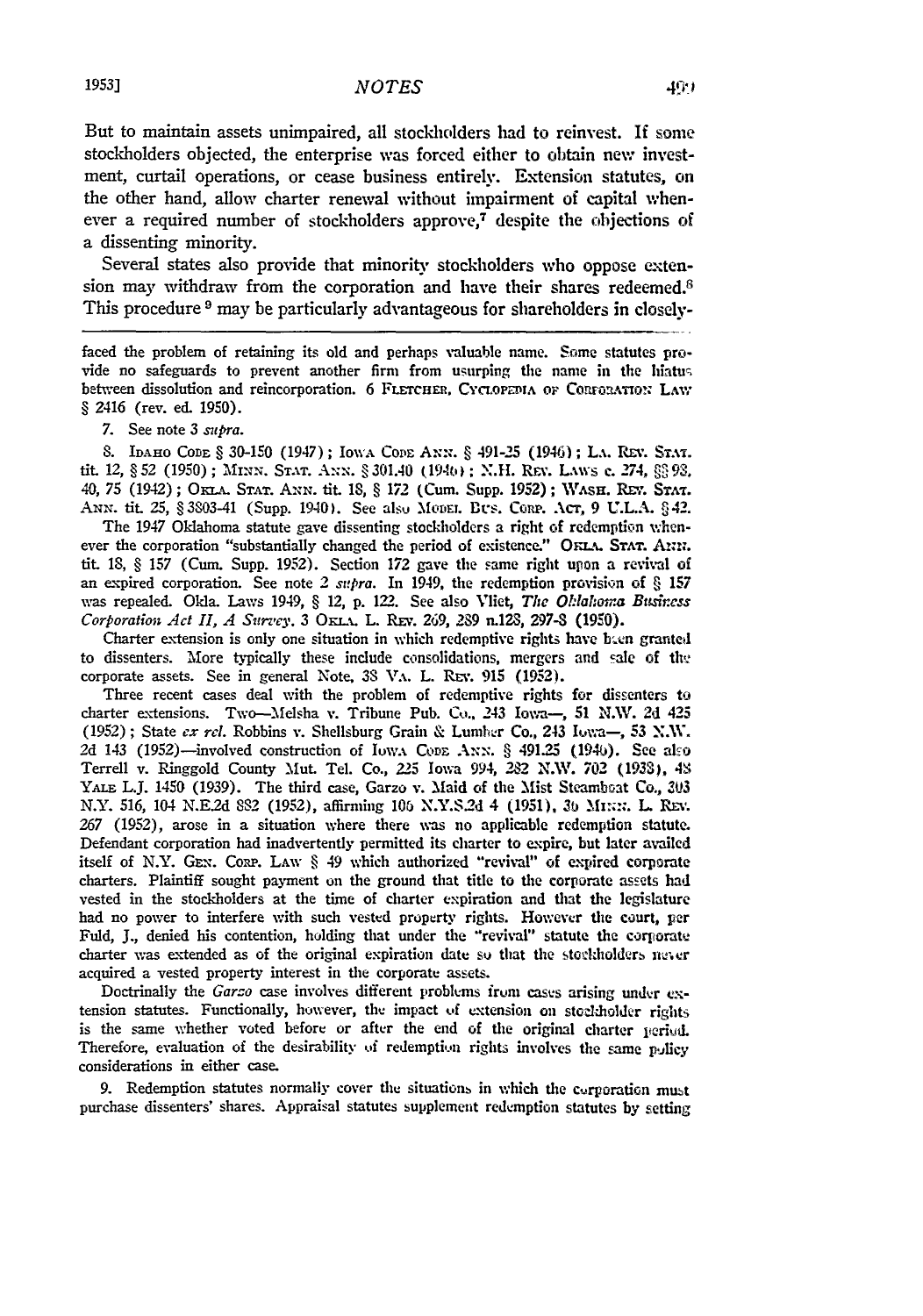held corporations, since the market price of their shares **10** is often below the amount obtainable by statutory payment.<sup>11</sup> However, such redemption statutes may frustrate the policy of the laws permitting charter extension, An enterprise which has few funds beyond its immediate business needs will be forced to use working capital to pay off dissenting stockholders.<sup>12</sup> It may then find it impossible to continue operations, at least, without a major reorganization.13 Similarly, a corporation approaching the termination of its

out procedures for determining the price at which redemption must be made in case the parties do not agree. For a thorough discussion of appraisal statutes, see Note, **60** YAmx L.J. 337 (1951). This type of redemption should be distinguished from provisions authorizing routine redemption of shares at prices contracted with stockholders.

In order to qualify as a dissenter to corporate action, prescribed procedures must be strictly followed. A typical statute is WASH. Ray. **STAT.** ANN. § 3803-41 (Supp. 1940), which defines a dissenting stockholder as one "who did not vote in favor of such corporate action, and who, within 20 days after notice **. . .** of the meeting **.** . **.** filed with the corporation his written objection to such corporate action, demanding payment for his shares." See also MINN. **STAT. ANN.** § 301.40 (1946) (dissenting stockholder must **file** written objection before meeting); IowA CoDE ANN. § 491-25 (1946) ("the right [of redemption] exists for those who vote against the renewal"). For a discussion of the inadequacy of this language, see SEC, REPORT OF THE **STUDY AND** INVESTIGATION **or THE** WORK, AcTivITIEs, **PERSONNEL AND** FUNCTIONS OF PROTECTIVE **AND** REORGANIZATION COMMITTEES, pt. VII, app. B, 598-600 (1938).

For excellent general coverage of dissenters' rights upon corporate changes see Dodd, *Dissenting Stockholders and Amendments to Corporate Charters,* 75 **U,** OF PA. L. Rv. 585, 723 (1927) ; Levy, *Rights of Dissenting* Stockholders *to Appraisal and Payment,* 15 **CORNELL** L.Q. 420 (1930).

**10.** Frequently, there is no readily avilable market for the stock of a closely-held corporation. See Winer, *Proposing a New York "Close Corporation Law," 28* **CORNIA,** L.Q. 313, 314 (1943). There is no precise definition of a closely-held corporation; but, in general, the term indicates a small corporation or one with few stockholders. See Israels, *The Close Corporation and the Law, 33* CORNELL L.Q. 488 (1949).

**11.** There are various statutory verbal yardsticks for determining the amount of redemption payment: "[Tihe value of **. . .** shares as of the date of the authorization of such corporate action with interest thereon  $\ldots$  from such date" (P-H WASH. CoRP. SERV. 38 (1952) **);** "the fair cash value of **. . .** shares as of the day before such vote [for extension] was taken" **(LA. REv. STAT.** tit. 12, § 52 (1950) **)** ; "will purchase at its real value" (IowA **CODE** AN,. *§* 491-25 (1946) ). For attempts to give specific content to these standards, see Notes, 16 BROOKLYN L. **REV.** 86 (1949), 40 **CALIF.** L. RI;,'. 140 (1952).

12. The larger the minority, the greater the likelihood of injury to the corporation, Blindly facilitating such a situation, a Louisiana redemption statute provides that dissenters may demand redemption only when the majority does not equal 80% of the voting stock. **LA.** REv. **STAT.** tit. 12, § 52 (1950). Thus a corporation is not required to pay when there are few dissenters and it could probably do so without financial injury. But redemptions may be sought by a larger minority, whom the corporation may be unable to pay.

The Louisiana statute may also lead to unusual results in other cases. See Herriques v. Vaccaro, **218** La. 1020, 56 So.2d. 236 **(1951).**

**13.** See, *e.g.,* Warnock Co. v. Hudson Mfg. Co., 200 Minn. **196,** *273* N.W. *710* **(1937)** (defendant corporation was required to redeem dissenters' shares upon extension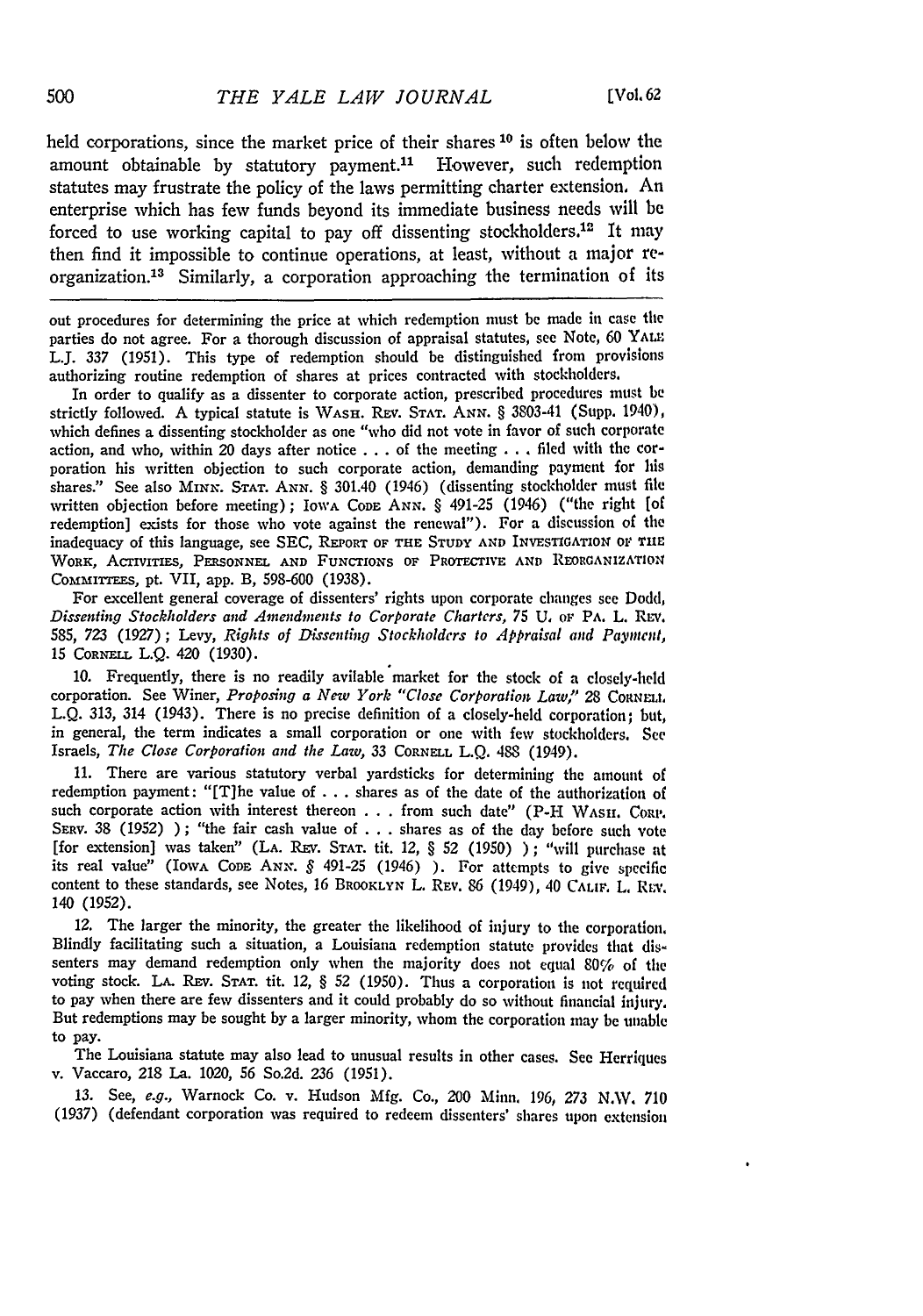charter may be forced to cancel expansion programs in order to meet possible stockholder demands. Thus, even though most redemption statutes forbid payments which leave the corporation with less assets than liabilities,<sup>14</sup> the exercise of redemptive rights can seriously impair business operations.

The principal justification for redemption statutes is that they protect dissenting stockholders from injury.15 But in the absence of such a statute, charter extension inflicts only illusory damage on a dissenting shareholder.<sup>16</sup> Unlike a merger or consolidation, which results in a different capital structure, extension does not alter a stockholder's relative rights in the corporation. Therefore his alleged injury can occur only if the market price of his stock is below liquidation value. Even when this is true, however, the stockholder probably was not induced to purchase his shares **by** the expectation that dissolution would take place on a fixed date. Had subsequent repayment been a significant factor, he more likely would have invested in safer risks such as bonds or savings accounts. And, if the stockholder had actually relied at any time 17 on the expiration date in the corporate charter, his expectation

of the charter). Apparently, the action of dissenting stockholders in seeling redemption payments forced the majority to petition for dissolution **of** the corporation. See Radanough v. Hudson **'Mfg.** Co., 212 **Minn. 1SO,** 2 **N. 2d** 82S (1942).

14. *E.g.*, **IDAHO CODE** § 30-150(3) (1947); MINN. STAT. ANN. § 301.40(3) (1946); OKLA. STAT. ANN. tit. 18, § 1.161(g) (Cum. Supp. 1952); WASH. REV. STAT. AMN. § 3803-41(III) (Supp. 1940). Louisiana and **New** Hampshire would probably achieve the same result under their general provisions on payments to stockholders: LA. REV. **STAT.** tit. 12, § **26** (1950); N.H. REv. LAws c. 274, § 100 (1942).

For a description of the rights of creditors to prevent redemption payments which render a corporation insolvent, see Levy, Rights of Dissenting Shareholders to Appraisal and Payment, 15 CORNELL L.Q. 420, 431-3 (1930).

15. See Lattin, *A Reappraisal of Appraisal Statutes, 38 Mtcn. L. REv. 1165, 1182* (1940) ; *Levy, supra* note 14, at 421. It has been suggested that another justification for redemption statutes is that by providing for payments to dissenters, they eliminate litigation which might otherwise delay or make impossible beneficial corporate change. Lattin, *Rewzedies of Dssenting Stockholders Under Appraisal Statutes,* 45 HAMv. L R-. **233,** <sup>237</sup> (1931). But in extension situations, where the corporation is damaged when forced to redeem dissenting shares, redemption statutes harm rather than **help** the corporation.

For an excellent discussion of redemption statutes, see STEVENS, CORFORATIONS 589-91 *(2d* ed. 1949).

16. Most authorities favoring redemption statutes in cases of corporate extension have failed to examine adequately the question of injury **to** dissenting stockholders. **See** 1944 PUBLIC PAPERS OF GOVERNOR DEWEY 248 (1945); Nutes, 48 YALE *L.J.* 1455 (1939); <sup>37</sup>*Mxnx.* L. *Rv.* 267 (1952); 19 ST. JoHie's L. **RV.** *72,* 74 (1944); for a brief reference to the problem, see Ballantine **&** Sterling, *Upsetting Mergers and Consolidations: Alternative Remedies of Dissenting Shareholders in California, 27* **CALIF.** L. Ruv. 644, *672* (1939).

17. Reliance on the charter limitation could occur in three situations: (a) where the prospect of future dissolution was the subjective motivation for purchase; **(b)** where reliance began after purchase, because of the charter provisions; (c) where dissolution at a fixed time was bargained for and the promise to dissolve was included in the purchaser's contract. Only the third possibility, if it should ever occur, deserves pro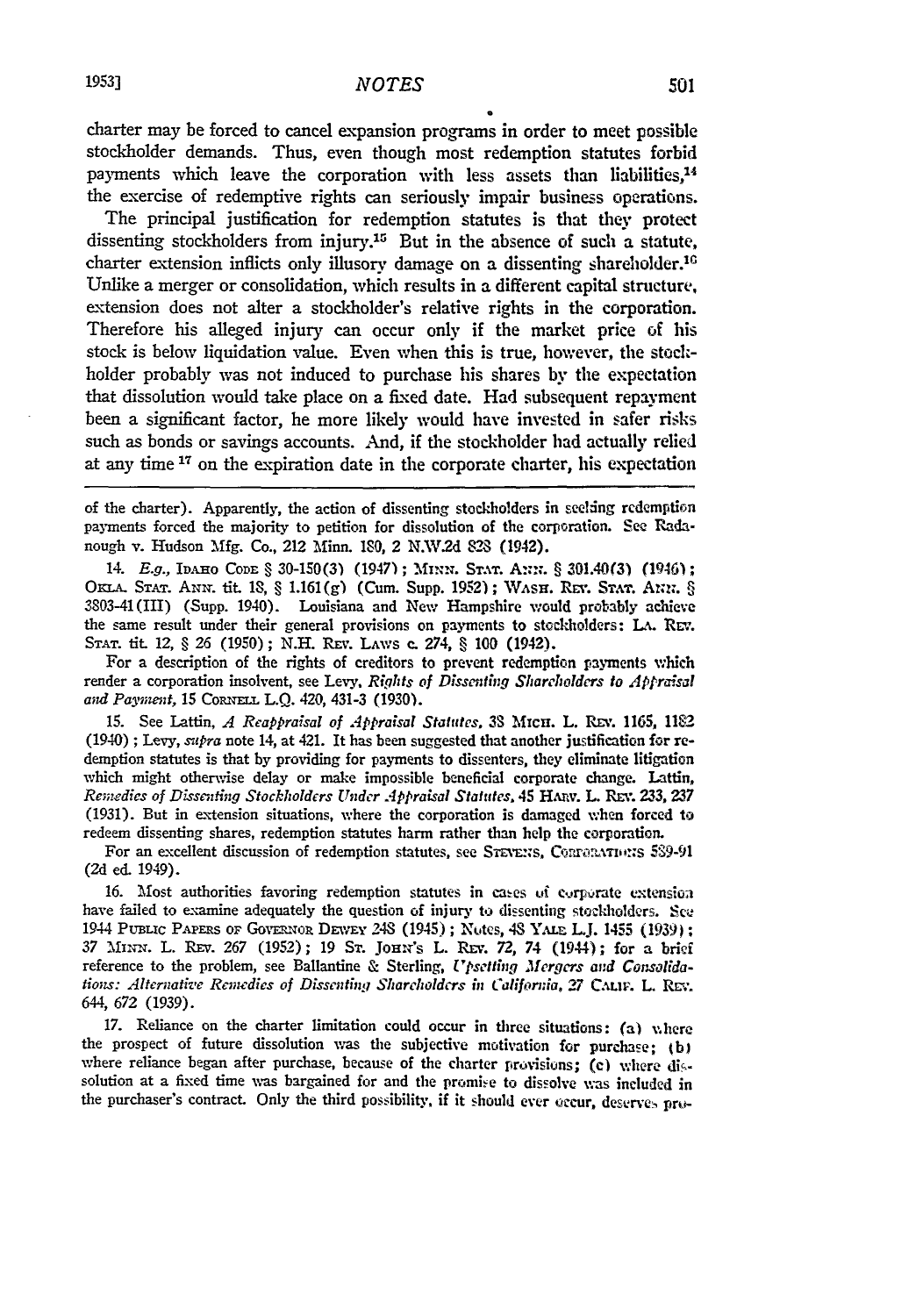would have been unjustified. Charter time limits, required by statute, imply no promise by the other stockholders to vote against an extension. Even if the corporate charter should antedate the extension statute, such charters, unlike ordinary contracts, are subject to almost unlimited amendment by the legislature.18 Thus the possibility of a legislatively authorized extension was included in the stockholder's original risk.

A stockholder may also *feel* injured if forced to remain in a corporation which later suffers financial loss. But he cannot complain that he is an unwilling participant, for that is merely another way of saying his desire for liquidation has been defeated. In essence he is in no different position than he would have been had the majority voted against dissolution under any other circumstances.19 Like other stockholders, therefore, he must either sell out or bear losses which result from the ordinary risks of the business. Only if the majority for private reasons-as, for example, to maintain their managerial salaries-voted an extension when such action would clearly damage the corporation, would the minority stockholders suffer a recognized wrong. Under existing case law, however, a remedy already exists.<sup>20</sup> Minority stockholders can attack the majority's action as a breach of their fiduciary duty.2' There appears no adequate reason for making redemption

tection in a hard-boiled world which normally does not enforce individual expectations unless induced **by** contractual promises. However, in the unlikely event the third situation should ever arise, the stockholder would appear to have a remedy even in the absence of a redemption statute. He would have either a contractual action for damages, against the seller of the stock, or perhaps even a contractual action to force dissolution.

18. Existing law almost everywhere now recognizes that the legislature may, by use of its reserved power to amend and repeal corporate charters, permit less than a unanimous number of stockholders to make corporate changes, although the corporation may have been chartered before passage of a law authorizing such change. Such a law is not invalid as denying the vested rights of dissenting stockholders even if unaccompanied by a redemption statute. BALLANTINE, CORPORATIONS § 290 (2d ed. 1946). But even where the courts still talk in terms of vested rights of shareholders, and invalidate statutes seeking to permit such corporate changes, *extension* statutes have been upheld as creating only a non-fundamental change, so that the courts never reach the question of vested rights. Drew v. Beckvjith, Quinn & Co., 57 Wyo. 140, 114 P.2d 98 (1941) **;** and cases collected in Note, 108 A.L.R. *62 (1937). Contra:* Pratt v. Pueblo Building & Loan Ass'n, 1 Colo. Nisi Prius D. 171 (1902). See 13 FLETCHER, CYCLOPEDIA OF CoRpoRATIoN LAW § **5776** (rev. **ed.** 1943). For discussion of the constitutional issues, see Dodd, *Dissenting Stockholders and Amendments to Corporate Charters,* 75 **U. or PA.** L. REv. 585 (1927); Note, 13 **U. OF** Pirr. L. REv. 723 (1952).

The so-called "revival" statutes have also been held constitutional. Loeffler v. Federal Supply Co., 187 Okla. 373, 102 **P2d** 862 (1940) ; Comment, 28 CALIF. L. REV. 194, 201 (1940). See note 2 *mipra.*

19. See SEC, *op. cit. supra* note 9, App. A, at 478 n.47.

20. See, *e.g.,* Cooperative Milk Serv. v. Hepner, 81 A.2d 219, 224 (Md, Ct. of App. 1951); STEVENS, CORPORATIONS § 126 (2d ed. 1949).

21. Recovery in an action for breach of a fiduciary duty may be difficult, for the minority stockholders must prove that the majority acted fraudulently or in bad faith, STEVENS, CORPORATIONS  $\S$  126 (2d. ed. 1949). But it is impractical to seek a solution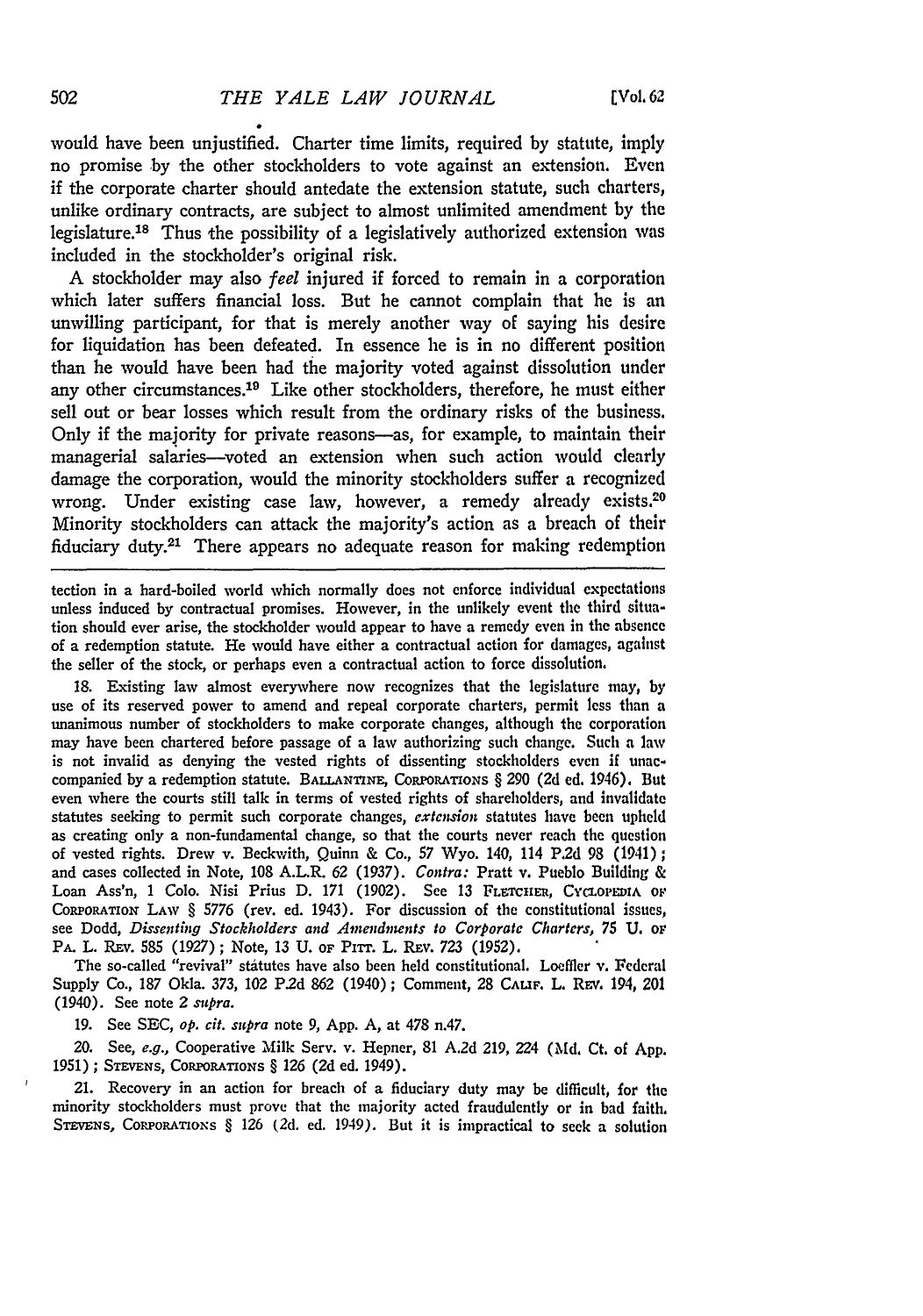an additional remedy merely because a corporate extension was the framework in which the breach was committed.

Even where redemptive rights exist, the stockholder's opportunity to protect himself against the risk of future corporate losses occurs only fortuitously. States which limit corporate life still permit incorporation for extended periods without regard for the economic life of the particular business.<sup>22</sup> And incorporators fix time limits in charters only from statutory necessity.<sup>23</sup> Thus, ability of a minority to force partial liquidation at the moment of charter extension appears more nearly a windfall than the result of any calculated attempt to protect dissenters from a genuine injury.

Of the states providing redemption rights, $24$  only one has sought also to protect the corporation from injury. In Iowa, a statute provides that majority stockholders rather than the corporation shall purchase the .hares of a dissenting minority within three years of a vote to extend.<sup>25</sup> In a recent case,<sup>26</sup> the Iowa Supreme Court was asked to force a corporate dissolution after

22. One writer states that many businessmen do not make investment forecasts much over five years in the future. KRIMEL, DEPRECIATION POLICY AND POSTWAR EX-**PANSioN** 39 (1946).

Of the states granting redemption rights for charter extension, only Oldahoma still specifically limits corporate existence to a term of years. OKLA, STAT, A::::, tit. 18, § 1.14 (Cum. Supp. 1952) (formerly 20 years, amended to **50** years in 1949). **L%.** Co:zsi. Art. XIII, **§ 8** (1921) prohibits perpetual incorporation, but incorporation statutes fet no definite charter limitations. La. REV. STAT. tit. 12, §§ 3(2), 12(2) (1950). In the remaining states incorporation may be perpetual. **IDAno** Cupz 8 30-114 (1947) (adopted Idaho Laws 1929, c. 262, § **10,** p. 545). IOWA Cooa **AN.:** § 491.24 (1946) (adopted Iowa Laws 1943, 50 G.A., c. 225, § 5); MINN. STAT. ANN. § 301.04 (1946) (adopted Mfinn. Laws 1933, *c.* 300, **§** 3) ; N.H. RE%. LAws c. 274, **§** 4 (1942) (first appearing X.H. **G:- . STAT.** c. C.XXXIII. §3 (1867)): **WASH.** REv. STxr. **A-.x.** tit. 25, **§3503-11b)** (Supp. 1940) (adopted Wash. Laws 1933, **§ 11, p.** 778).

23. In states permitting incorporations for perpetual as well as limited duration, almost all present incorporations are for an unlimited period. Communications to the YALE LAW JOURNAL from Mr. Frederic S. Hoffer, Jr., Corporation Examiner, State of Connecticut, dated Sept. 24, 1952; from Mr. Sidney B. Gordon, Deputy See'y of Statv, State of New York, dated Sept. 23, 1952; from Margaret S. Storey, Director Corporation Dept., Dept. of State, State of Delaware, dated Sept. 24, 1952, all on file in Yale Law Library.

24. See note 8 *supra.*

**25.** "Stockholders voting for renewal shall have three years from the date such action for renewal was taken in which to purchase the stock voted against the renewal:' **IOWA** CODE ANN. § 491-25 (1946).

Technically, the Iowa provision is not a "redemption statute" since it provides fur purchase of dissenting shares by the majority rather than for actual redemption **of** the stock by the corporation.

26. State *ex rel.* Robbins v. Shellsburg Grain & Lumber Co., 243 Iowa - 53 N.W.2d 143 (1952).

ہ

to the problem of proof by blanket redemption rights for all corporate action to which a stockholder objects, for this would undermine corporate stability. Nor is there any reason to provide a redemption remedy in any specific corporate situation unless the risk and the extent of loss is large.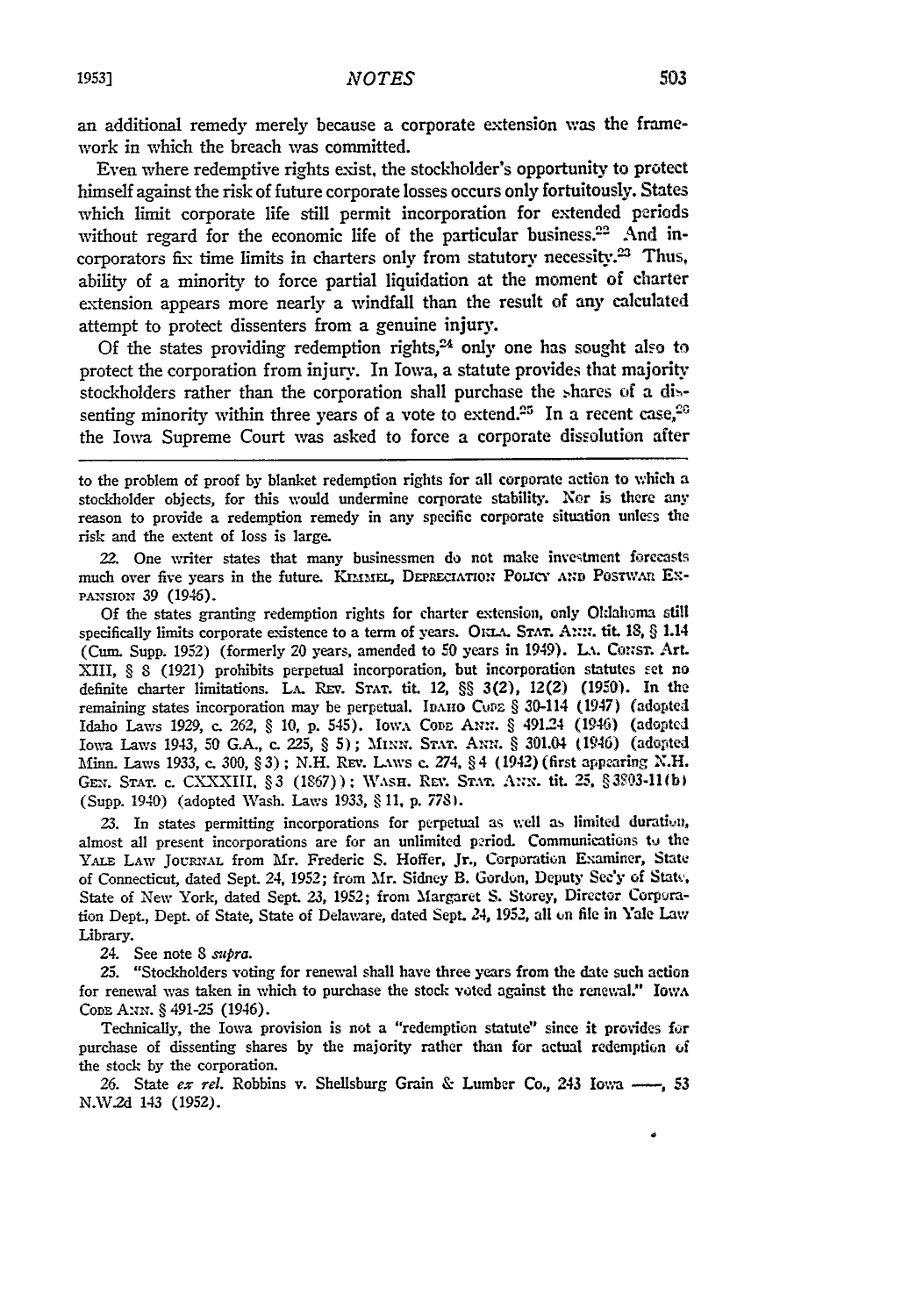majority stockholders had failed to purchase the dissenting shares within the allotted time. The court, in an effort to avoid injury to the corporation.<sup>27</sup> decided, contrary to the apparent meaning of the statute,<sup>28</sup> that the minority's only remedy was against the majority as individuals.<sup>29</sup> Thus the validity of the extension did not depend upon the majority stockholders' payment. Even so interpreted, however, the Iowa law may defeat the policy underlying extension provisions should majority stockholders abandon a planned extension because of an unwillingness or an inability to buy out dissenters.<sup>80</sup>

In order to protect the corporation completely, a redemption statute must necessarily provide that payments be made only out of funds not required in the business. But such a provision would not offer effective relief to dissenting stockholders. Corporations could avoid payment though dividend policy or by cataloguing available funds as special reserves.<sup>81</sup> Therefore, to

28. The statute states: "Corporations **. . .** may be renewed **. . .** if those voting for such renewal **will purchase...** the stock voted against such renewal." IOWA *CoDe* **ANN.** § 491.25 (1946). See also **(1919-20]** OPs. **ATr'Y GEN.** OF IOWA 448, where the Attorney General concludes that valid renewals depend upon the purchase of dissenting shares. The ruling was made on a previous version of the statute. See also Note, 48 **YALt** L.J. 1450, 1453 (1939), Where it is assumed that the validity of an extension under this statute depends upon payment.

The court in the *Shellsburg* case interpreted plaintiff's argument as requiring forfeiture of the corporate charter every time dissenters had not been paid within three years following a charter extension. If renewal were voted more than three years prior to expiration of the original charter, the court reasoned, failure to pay dissenters would terminate the charter before the end of the original period of incorporation under the plaintiff's interpretation. The court rejected this result as absurd and concluded that payment is not a condition necessary for renewal. But the reasoning appears fallacious. If the majority had not bought the minority's shares within three years, the *e.tension* could be held void. Then the corporation's charter would continue as if no extension attempt had been made.

29. The actual point before the court was whether a quo warranto proceeding could be maintained. But the effect of the decision is to leave plaintiff to his personal action against the majority.

30. The majority apparently may avoid the consequences of § 491.25 by amending the corporate charter to permit perpetual existence under § 491.20. In Melsha  $\bar{v}$ . Tribune Pub. Co., 243 Iowa —, 51 N.W.2d 425 (1952), the corporation rescinded a resolution extending the corporation under § 491.25, and subsequently utilized the alternative procedure. The plaintiff, who dissented from the extension, sought a declaratory judgment that he was entitled to have his shares purchased. The court denied his claim on the ground that the parties had no adverse interest in the legal sense, since the corporation was under no obligation to purchase the shares in any event, and the majority stockholders had not been joined. However, the court also appeared to accept the theory that no payment to the minority was necessary since the extension was **ac.** complished under § 491.20.

31. The minority would have difficulty showing that reserves were not for a legitimate business purpose. For analogous difficulties which arise in the proof of unreasonable accumulation of profits under INT. REv, **CODE** § 102, see Koma, Inc, **v.** Comm, of Int. Rev., 189 **F.2d** 390 (10th Cir. 1951).

**<sup>27. 53</sup> N.W.2d** at 145-6.